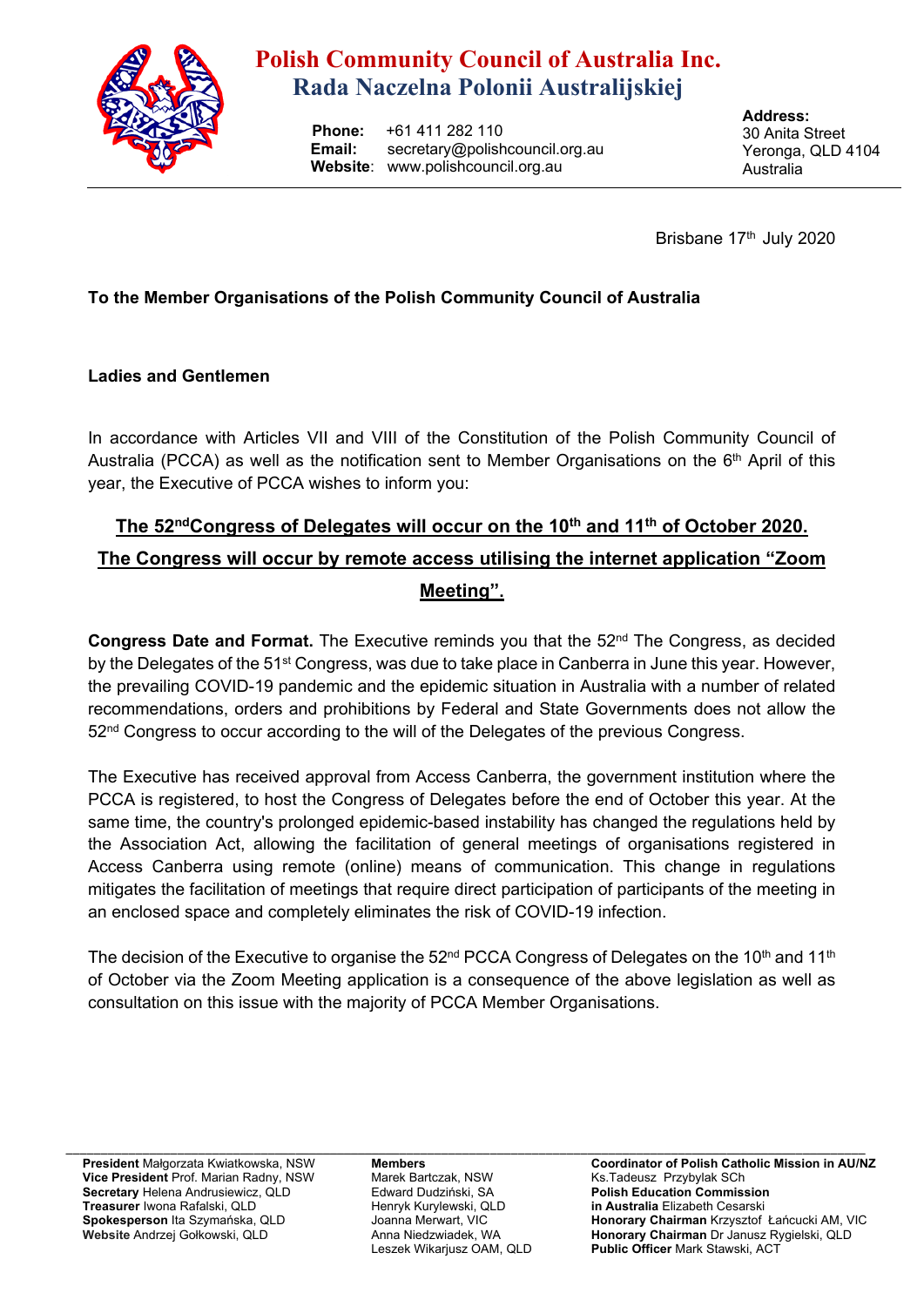#### **Pre-Congress procedures** – **Member Organisations of PCCA**

Member Organisations and their Delegates are respectfully requested to **become familiar with and entirely honour** the following pre-congress procedures:

1. In accordance with Article IV § 11 and Article XIII § 49 of the PCCA Constitution, the Executive of PCCA hereby reiterates the necessity to reconcile **membership dues no later than 8 weeks prior to the Congress, that being by 14th August of this year.**

The payment of fees to the amount of \$120 (including GST) for every 50 members of an organisation (one Mandate) is to be deposited directly into the account of: "Polish Community Council of Australia"; Bank: CBA; BSB: 064126; Account Number: 10031032. Please record the name of the organisation making the payment in the relevant comment box at the time of making the deposit.

 The Executive hereby informs that only timely deposits into the account of the Polish Community Council of Australia (as outlined above) will authorise Delegates' entitlement to a Mandate (please refer to Point 2 below), and that any other payment methods (e.g. cash, cheques sent by post) will not constitute a reason for being issued with a Mandate.

- 2. The Executive of PCCA hereby reminds **Member Organisations of their obligation to provide the current number count of its financial members.** Organisations are required to submit these details **by 14th August of this year** using a *Statutory Declaration Form* (Part XIII, § 49 (a)). Submissions made after this date will not be considered. In the event that a member of PCCA is a Federation or an umbrella organisation of a similar nature, the above details, in the form of a Statutory Declaration, ought to be provided for every separate member organisation of that Federation (or umbrella organisation of a similar nature).
- 3. Details and declarations received by the due date will be forwarded to the Verification Committee for verification (Part XIII, § 49). **The Verification Committee will not issue mandates to organisations which did not reconcile their membership dues before the articulated date that being by 14th August and which do not submit a** *Statutory Declaration Form*  **identifying the number of its financial members.**

So as to avoid any misunderstandings and to streamline the task of the Verification Committee, the PCCA Executive appeals to Member Organisations for absolute compliance with the requirements of the Constitution: Part V § 10 Obligations (c) and Part XIII § 49. The Executive also hereby reminds Member Organisations of the sanctions that may be applied in the event of not complying with the cited clauses of the PCCA Constitution (Part V § 13 (b) (iii) and § 14).

- 4. The Executive also hereby reminds that, in accordance with Part XIII § 49 of the PCCA Constitution, the condition of allocating Mandates after the due date for submission of membership Statutory Declaration and depositing membership fees may also submitted by organisations **until 25th September** (see Point 8):
	- **(a) a list of delegates elected by the member organisations (1 delegate 1 mandate),**
	- **(b) any formal, valid proxy appointments, and**
	- **(c) a list of delegates attending the Congress.**
- 5. **Proposals, motions for resolutions and proposals for additional items on the agenda of the Congress** should be forwarded to the email address of the Secretariat of the PCCA: secretary@polishcouncil.org.au no later than 14<sup>th</sup> August of this year, Constitution: Part VII § 20 (c).